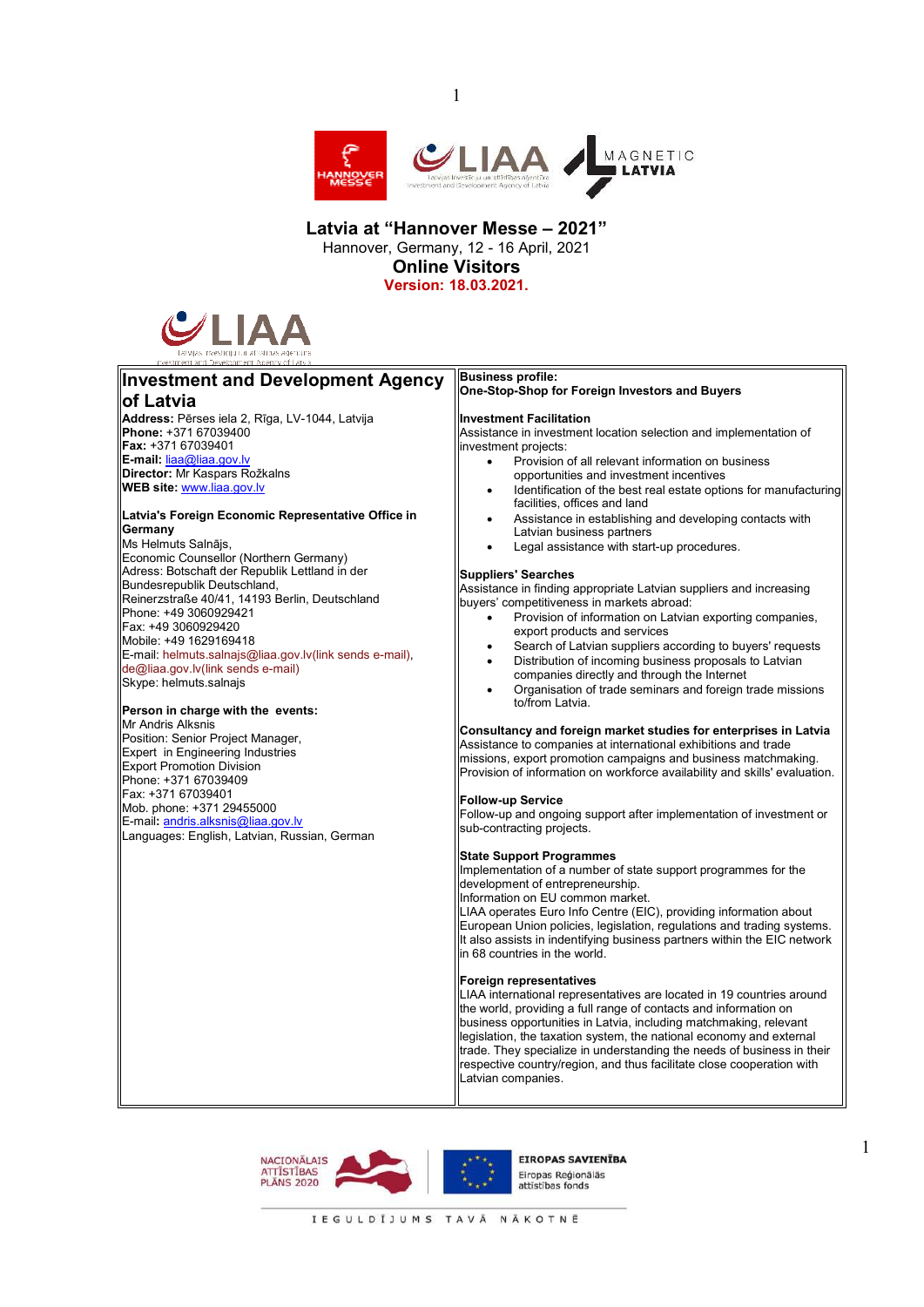

| <b>Association of Mechanical</b>                                                                                                                                             | We offer:                                                                                                                                                                        |
|------------------------------------------------------------------------------------------------------------------------------------------------------------------------------|----------------------------------------------------------------------------------------------------------------------------------------------------------------------------------|
| ∥Engineering and Metalworking                                                                                                                                                | Gateway to the engineering industry of Latvia;                                                                                                                                   |
| ∥Industries of Latvia                                                                                                                                                        | Single contact point for potential orders and inquiries;                                                                                                                         |
| Legal form: Non-governmental organisation<br>Address: Brīvības gatve 223, Riga LV-1039, Latvija                                                                              | Information about sector's sub-contracting and<br>٠<br>technological facilities;                                                                                                 |
| Tel.: +371 67554825<br><b>IFax:</b> +371 67089776<br>E-mail: masoc@masoc.lv                                                                                                  | Partner search.<br>MASOC today unites about 165 leading companies of the sector.<br>The main products and services offered by our companies include:<br>Shipbuilding and repair; |
| Webb-site: www.masoc.lv<br>Chairman of the Advisory Board: Mr Vilnis Rantins                                                                                                 | Manufacture and repair of trains and trams;                                                                                                                                      |
| Mob. phone +371 29293020<br>Year of foundation: 1994                                                                                                                         | Manufacture of basic metals - steel bars, iron and non-<br>ferrous alloys;                                                                                                       |
| Contact person:                                                                                                                                                              | Welded steel structures:<br>٠                                                                                                                                                    |
| <b>IMr Toms Grinfelds</b>                                                                                                                                                    | Heating systems, solutions for renewable energy,<br>cogeneration projects;                                                                                                       |
| Chairman of the Management Board<br>Mob. phone: +371 29409956                                                                                                                | Equipment and machinery for ports, agriculture, food<br>processing and woodworking;                                                                                              |
| E-mail: toms.grinfelds@masoc.lv                                                                                                                                              | Electrical equipment;                                                                                                                                                            |
| MASOC (Association of Mechanical Engineering and<br>Metalworking Industries of Latvia) was established in 1994<br>and operates as an informative and consultative centre and | Wide range of technological equipment – vacuum coating<br>equipment, hydraulic loaders, cylinders, rotators,<br>lubrication stations, brakes, driving chains, etc.;              |
| collaborative network of engineering and related companies<br>lin Latvia.                                                                                                    | Semi-finished goods and subcontracting services in metal<br>processing.                                                                                                          |
|                                                                                                                                                                              | MASOC maintains online database (www.masoc.ly) of technological                                                                                                                  |
|                                                                                                                                                                              | capabilities of its members and facilitates collaboration between the<br>member companies.                                                                                       |



| ∥BALTIJAS GUMIJAS FABRIKA<br>Legal form: JSC<br>Registration No.: 40003411758<br>Address: Vienības gatve 87D-2, Rīga, LV-1004, Latvija<br><b>IPhone: +371 67187534</b><br><b>IFax:</b> +371 67187482<br>$E$ -mail: bgf@bgfrubber.com<br><b>WEB site: www.bgfrubber.com</b><br><b>Chairman of the Board: Mr Aleksandrs Kernožickis</b><br><b>IPhone: +371 67187481</b><br><b>Contact person:</b> Mr Anatolijs Kuzmins<br>Position: Managing director<br><b>IPhone: +371 67189005</b><br><b>Contact person's e-mail: kuzmin@bgfrubber.com</b><br><b>Languages:</b> English, Russian, Latvian | Number of employees: 50<br>Year of foundation: 1998<br>Turnover in 2019 EUR: 1 400 000<br><b>Turnover in 2018 EUR: 650 000</b><br><b>Turnover in 2017 EUR: 900 000</b><br>Main markets: Finland, Belarus, Baltic States, Germany, Belorus,<br>Russia, Poland<br><b>Business profile:</b> Rubber and silicon compounds and technical<br>articles<br>Looking for cooperation in the area of: Subcontracting<br>Certificates in use: ISO 9001<br>Technology facilities in company: compounding and moulding of<br>rubber articles |
|--------------------------------------------------------------------------------------------------------------------------------------------------------------------------------------------------------------------------------------------------------------------------------------------------------------------------------------------------------------------------------------------------------------------------------------------------------------------------------------------------------------------------------------------------------------------------------------------|--------------------------------------------------------------------------------------------------------------------------------------------------------------------------------------------------------------------------------------------------------------------------------------------------------------------------------------------------------------------------------------------------------------------------------------------------------------------------------------------------------------------------------|
| Person in charge with the event:<br><b>Mr Anatoilijs Kuzmins</b><br>Mob. phone: +371 29215607<br>E-mail: kuzmin@bqfrubber.com                                                                                                                                                                                                                                                                                                                                                                                                                                                              |                                                                                                                                                                                                                                                                                                                                                                                                                                                                                                                                |

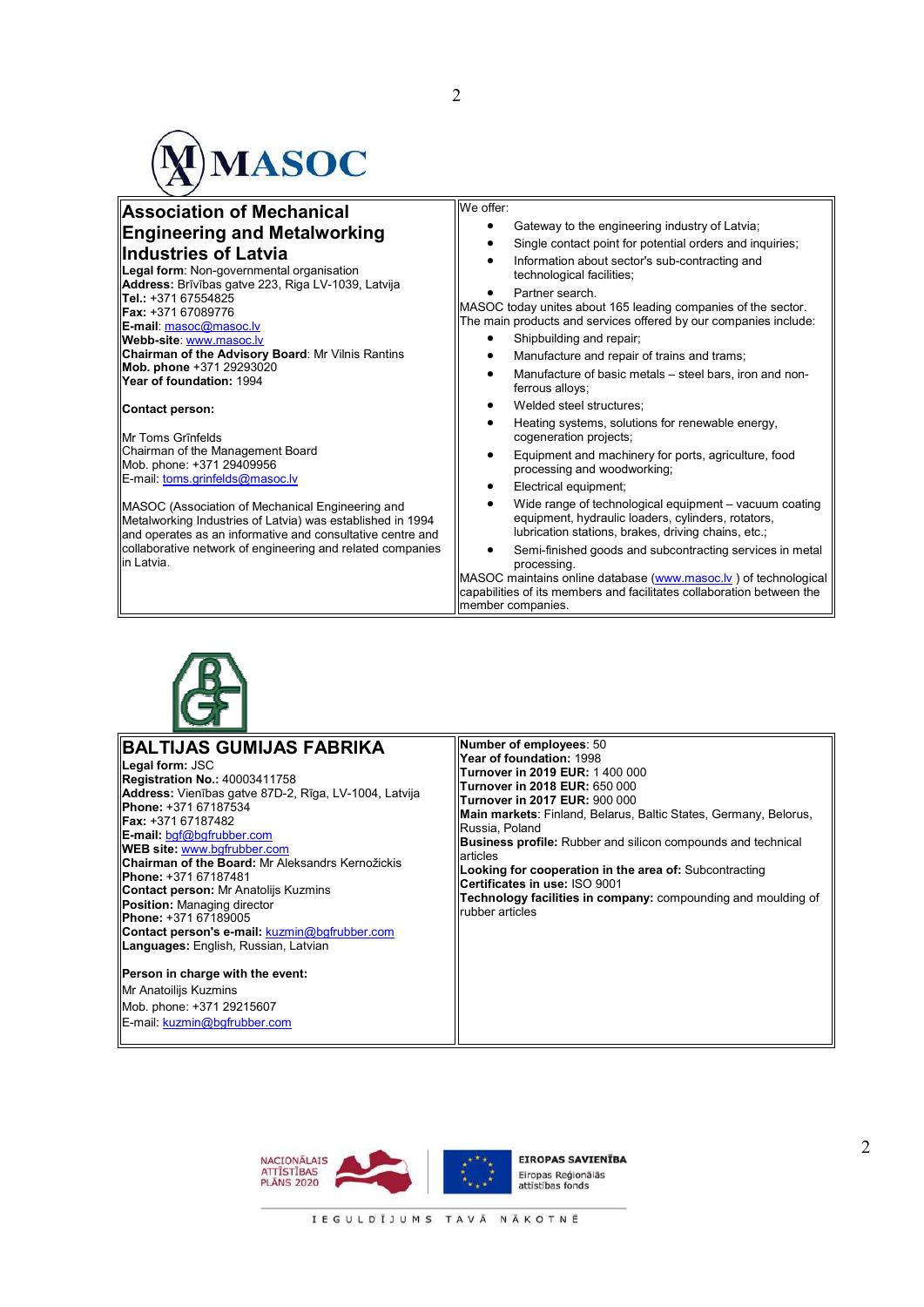# FABRIK

# **EHT FABRIK**

**Legal form:** Ltd. **Registration No.:** 40003619039 **Address:** Ozolu iela 28-k1, Jaunmārupe, LV-2166, Latvija **Phone:** +371 67933733 **E-mail:** info@ehtfabrik.com **WEB site:** www.ehtfabrik.com **CEO:** Mr Roberts Šēnbergs **Member of the Management Board:** Mr Gusts Sekacis **Contact Person:** Mr Gusts Sekacis **Mob. phone:** +371 29273256 **Languages:** English, Russian, Latvian **Number of employees:** 50 **Year of foundation:** 2003

**Person in charge with the event:** Mr Gusts Sekacis Mob. phone: +371 29273256 E-mail: gusts@ehtfabrik.com

**Turnover in 2017 EUR:** 1 421 988 **Turnover in 2016 EUR:** 1 468 857 **Main markets:** Denmark, Sweden, Norway, Germany, Italy, Lithuania,Estonia **Business profile:** EHT FABRIK Ltd. is a leading supplier of precision sheet metalwork in Latvia, providing all our in-house services within 2700 square meters of a purpose-built working space. **Our services include:**  CNC punching/laser/forming/tapping, laser cutting, CNC bending, CNC inserting and stud welding, TIG/MAG welding, 3D CMM inspection, vibro tumbling, tube sawing, INOX & aluminum surface grinding, ceramic shot blasting, engineer services & prototyping, "clean stainless" steel processing. We specialize in design, manufacture and assembly of bespoke sheet metal enclosures and precision sheet metalwork where quality and visual appearance are of essential value. Our strong quality driven team and ERP system

**Turnover in 2018 EUR**: 1 858 026

allows walking an extra mile in order to produce innovative ideas on how to manufacture high-quality and cost-efficient products while eliminating a possibility of human error. **Certificates in use**: ISO 9001:2015

Looking for cooperation in the area of: automotive line components, optics, ICT sectors, retail and catering



# **EOF Consulting**

**Legal form**: Ltd **Registration No.:** 44103125029 **Address:** Baznīcas iela 5-2, Jaunolaine, Olaines pagasts, Olaines novads, LV-2127, Latvija **Phone**: +371 24786762 **E-mail**: info@eof-consulting.com **WEB:** eof-consulting.com **Chairman of the Board:** Mr Juris Vencels **Languages**: English, Russian, Latvian **Number of employees:** 2

**Person in charge with the event:** Mr Juris Vencels Mob.phone: +371 24786762 E-mail: vencels@eof-consulting.com

**Year of foundation:** 2019 **Main markets:** EEA

**Business profile**: Computer modelling services for metallurgy, microwave and electrical heating applications. Optimizing existing and developing new technologies with our virtual prototyping software and good knowledge of physics. **Looking for cooperation in the area of**: Complex manufacturing challenges. **Technology facilities in company:** R&D, simulation software,

CAD, CAE, cloud computing, programming

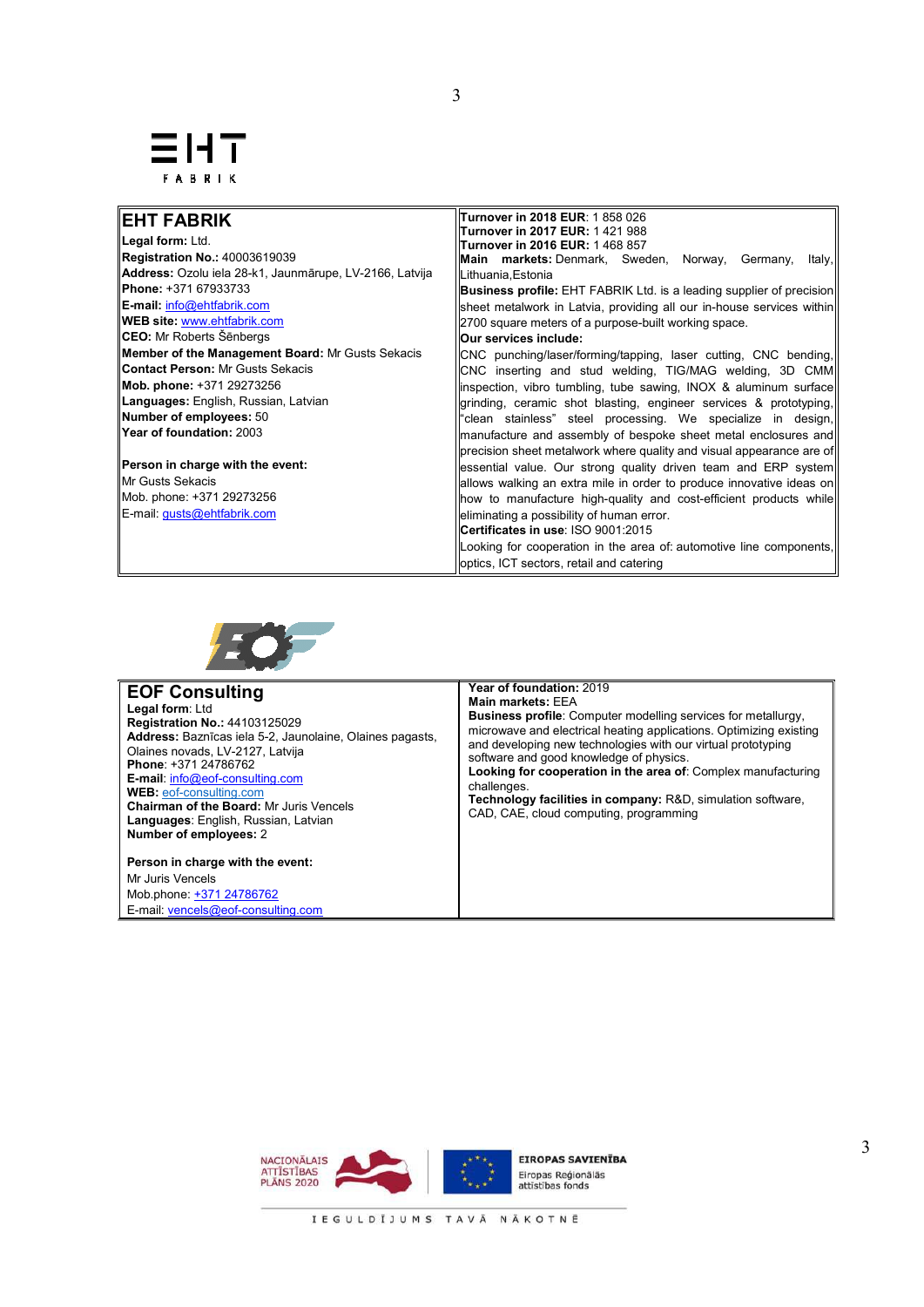

# **ERCON**

**Legal form:** Ltd. **Registration No.:** 40003139897 **Address:** Dzirnavu iela 34, Saldus, LV-3801, Latvija **Phone:** +371 63807334 **Fax:** +371 63825727 **E-mail:** ab@ercon.lv **WEB site:** www.ercon.lv **Contact person:** Mr Andris Baltausis **Phone:** +371 23807334 **Position:** Sales Manager **Languages:** Latvian, Russian, English, German **Number of employees: 75 Year of foundation:** 1993

**Person in charge with the event:** Mr Rūdolfs Rinka Mob.phone.: +371 29616928 E-mail: rr@ercon.lv

> mechanika engineering

# **Mechanika Engineering**

**Legal form:** Ltd **Registration No.:** 40103891787 **Address**: Klijānu iela 14, Rīga, LV-1013, Latvija **Phone:** +371 64 905 899 **E-mail**: info@mehanika.lv **WEB:** www.mehanika.lv **Director**: Mr Arturs Žipris **Languages**: English, Russian, Latvian **Number of employees**: 9 **Year of foundation:** 2015 **Turnover 2018 EUR**: 302 544 **Turnover 2017 EUR**: 91 101 **Turnover 2016 EUR:**150 000 **Main markets**: Baltics, Finland

# **Person in charge with the event:**

Mr Arturs Žipris Mob.phone: +371 64905899 E-mail: info@mehanika.lv

#### **Business profile:**

Mechanika Ltd. is an industrial equipment and machine designer and manufacturer for a wide variety of industries according to the customer desires.

#### **Technology facilities in company:**

Design services CAD, CAM, FEA, Milling, Turning, Welding, Assembling, Electrical engineering, Programming of industrial PLCs and KUKA robots.

**Turnover in 2018 EUR:** 9 400 000 **Turnover in 2017 EUR:** 6 520 000 **Turnover in 2016 EUR**: 5 600 000 **Main markets:** Latvia, Denmark, Sweden, Finland, Germany, Netherlands, Norway. **Business profile:** Manufacturing machines and parts for various industries such as mining, wood industry, agriculture and material handling. Production of construction steel for commercial, residential and industrial areas. Providing on site assembly works and labour force for rent. **Looking for cooperation in the area of:** Seeking for long-term cooperation in manufacturing of preassembled and fully finished steel structures and products. **Certificates in use**: EN1090-2 (EXC2, EXC3), EN 9606, non-

destructive tests (NDT) **Technology facilities in company:** Design services CAD,

MIG/MAG/TIG welding, CNC plasma cutting, CNC Shearing, CNC plate and tube bending, Stamping, Sawing, CNC drilling, machining, NDT testing, shot blasting, wet painting, assembly and testing.

# We have experienced in:

4

# $\ge$  robotic milling;<br> $\ge$  robotic handling

- robotic handling;
- $\triangleright$  robotic palletizing;
- $\frac{1}{2}$  robotic plasma cutting;
- 
- $\geq$  wood cutting;<br> $\geq$  Hotmelt soluti Hotmelt solutions;
- big size flow-pack;
- $\triangleright$  wood shavings packaging;
- hi speed fire-wood packaging in plastic and mesh bags;
- Structural analyses;
- ➢ Flow analyses.

Mechanika Engineering also offers several services in the field of machine safety:

- ► Pre-purchase consultations for equipment;<br>► Pre-purchase consultations for equipment;
- $\triangleright$  Equipment CE verification, or security audit;<br> $\triangleright$  Conversion of equipment to CE:
- Conversion of equipment to CE;
- ➢ Equipment certification according to CE.
- Mechanika Engineering is partnering with the software

vendors, offering the following softwares:

- 
- $\geq$  SimSolid (structural analysis);<br> $\geq$  SprutCAM (Machining and rob
- $\triangleright$  SprutCAM (Machining and robot simulation)<br>  $\triangleright$  OnShape (cloud based CAD) ➢ OnShape (cloud based CAD)
- Acty (Remote service)

#### **Looking for cooperation in the area of:**  Business profile



EIROPAS SAVIENĪBA Fironas Reóionālās attīstības fond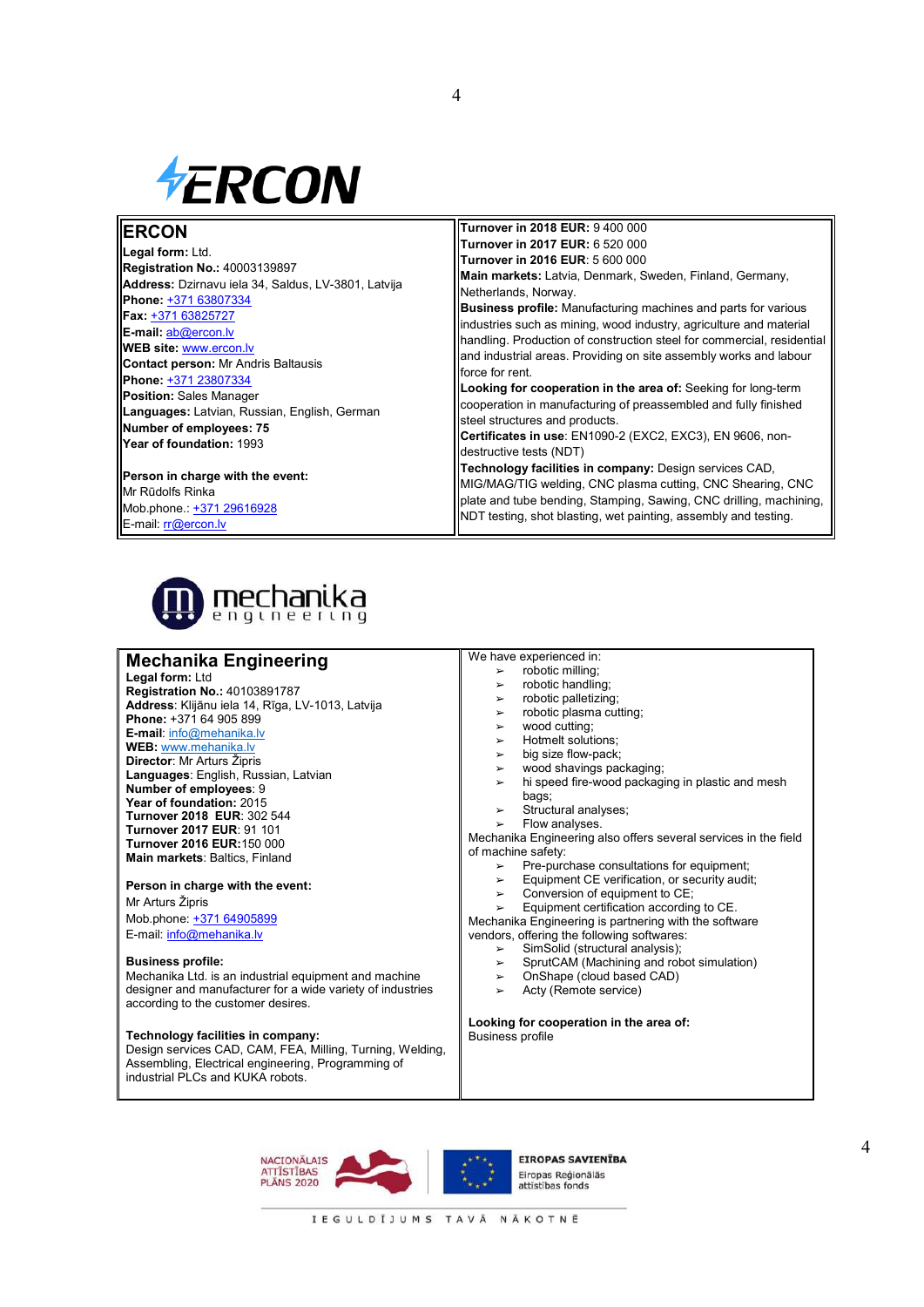

# **METUP**

**Legal form:** Ltd. **Registration No.: 50203265611 Address:** Kaiju iela 2, Ventspils, LV-3602, Latvija **Phone:** +371 29879426 **E-mail:** info@metup.lv **WEB site:** www.metup.lv **Director: Mr Piotrs Homiaks Director's mob. ph.:** +371 29879426 **Contact person:** Ms. Ieva Kavosa **Position:** Chairman of the Management Board **Mob.phone:** +371 26395278 **Languages:** English, Latvian, Russian

#### **Person in charge with the event:** Mr Piotrs Homiaks Mob.phone: +371 29879426

E-mail: pjotrs.homjaks@metup.lv



5

**Main markets:** Sweden, Latvia, UK, Lithuania, Germany **Business profile:** Producing stainless steel tanks and grease recovery units, CNC machining services, Laser welding, TIG welding, Surface polishing,

**Looking for cooperation in the area of:** CNC machining. Laser welding

**Technology facilities in company:** Sawing, CNC machining centres, CNC milling, CNC turning, Automatic lathes, MIG/MAG welding, Tube vire bending, Grinding.



# **SFM LATVIA**

**Legal form:** Ltd. **Registration No.:** 40103318408 **Address:** Langervaldes iela 3, Jelgava, LV-3002, Latvija **Phone:** +371 63082014 **Fax:** +371 63099100 **E-mail:** nauris@sfm.lv **WEB site:** www.sfm.lv **Director:** Mr Nauris Jansons **Director's mob. ph.:** +371 26603007 **Contact person:**  Mr Nauris Jansons Position: Chairman of the Management Board Languages: German, Russian, Latvian, English **Number of employees:** 85 **Year of foundation:** 2010 **Production facilities**: 6500 m2

**Person in charge with the event:** Mr Nauris Jansons Mob.phone: +371 26603007 E-mail: nauris@sfm.lv facebook.com/sfm.lv

**Turnover in 2018 EUR:** 6 000 000 **Turnover in 2017 EUR:** 6 100 000 **Turnover in 2016 EUR:** 4 900 000 **Main markets:** United Kingdom, The Netherlands, Finland, Norway, Sweden, Germany **Business profile:** Production of conveyors for different material handling, enclosures, tanks, mining equipment, coolers for power generators, transformer tanks, chassis, platforms/ lifts for car recovery industry, car transporter components, agricultural equipment, different other welded steel fabrications. Max. overhead lifting capacity – 30 t. Certificates in use: ISO 9001:2015, ISO 14001:2015, ISO 50001:2011, OHSAS 18001:2007, ISO 3834-2:2006, EN 1090-1:2018, ISO/IEC 80079-34:2011(Directive 2014/34/EU, Annex IV) **Technology facilities in company:** MIG/MAG welding, TIG welding, rolling, turning, sawing, punching, shot blasting, wet painting, semi and final assemblies, non-destructive tests (NDT). **Looking for cooperation in the area of:** welded steel structures - MIG/TIG welding, production of stainless steel structures including for food industry, drilling, tapping, blasting, painting, assemblies, relatively large in size and weight fabrications/enclosures.